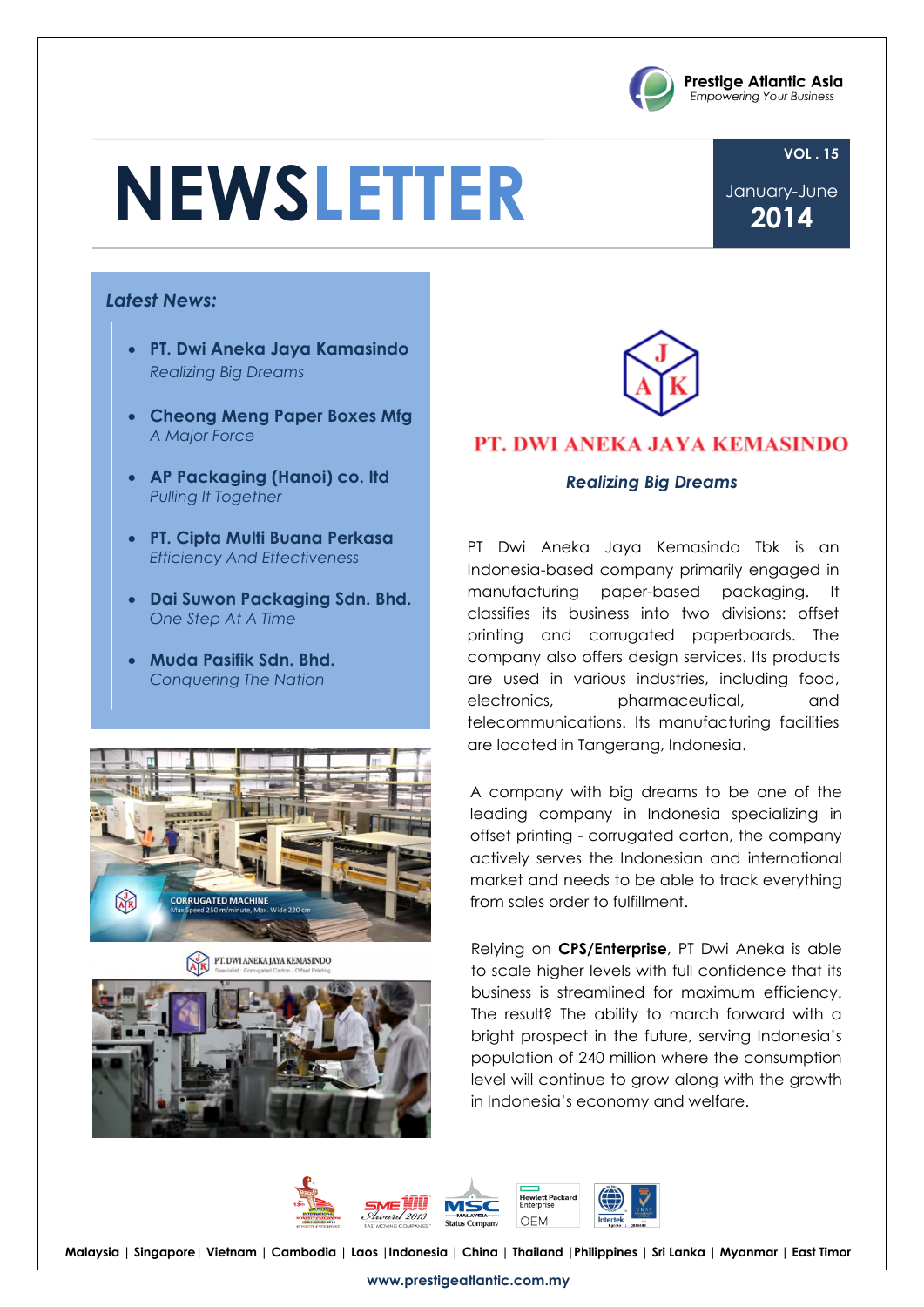## **Cheong Meng Paper Boxes**

*A Major Force*



As a leader in the Malaysian packaging industry, the Cheong Meng Group's reputation for globally competitive quality products and value-added service is founded upon more than 33 years of management experience in the sector, dating from the establishment of the original business back in 1964.



Aiming to be become a major force in the Malaysian packaging industry, the company offers its expanding international client base a wide range of sophisticated design and packaging solutions. To do this, Cheong Meng needs to make its business move faster at its 200,000 sq.ft. factory on a 6.6 acre site at Nilai.



A long time user of Prestige Atlantic's CPS 2000, Cheong Meng upgraded to the state of the art **CPS/Enterprise** 2015. The result? An even more efficient system to help Cheong Meng generate a total paper board production capacity of 72,000 metric tonnes per annum.



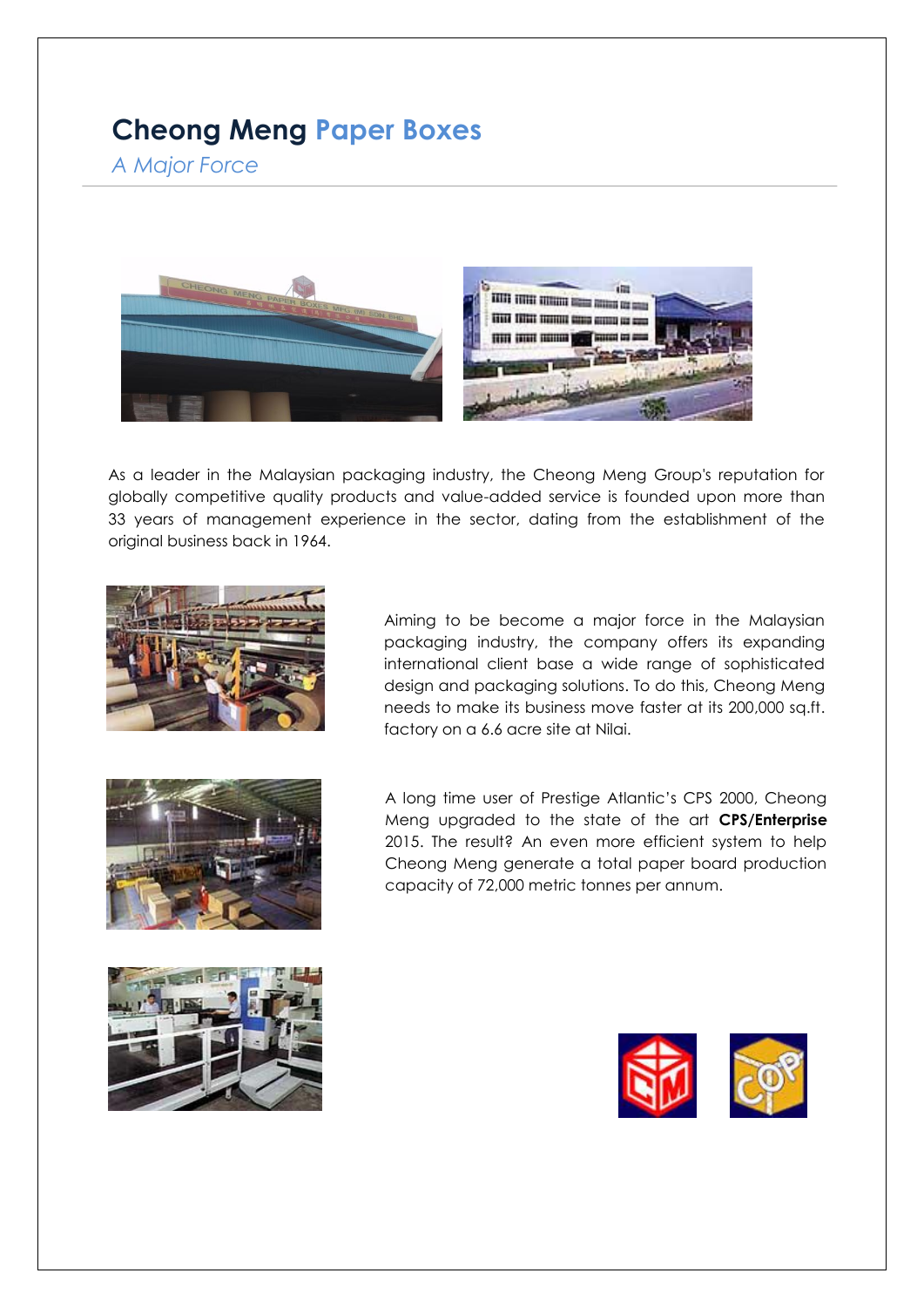## **AP Packaging (Hanoi) co. ltd**

*Pulling It Together*



70km east of Hanoi, at Nam Sach Industrial Zone Hai Duong, sits AP Packaging (Hanoi). With a core business of manufacturing corrugated boards and boxes, AP Packaging (Hanoi) is one of the many in the paper and packaging industry that uses the CPS Enterprise.

As a long time user of **CPS/Enterprise**, AP Hanoi knows workflow between departments and increased workforce productivity is vital to its business goals. Improved time-to-market and product quality and enhanced customer satisfaction and relationship were just some of the business metrics it wanted to improve on.

With the *new HP RX2800I4 Server*, the current CPS/ Enterprise runs better and faster, giving AP Hanoi the edge it takes to move forward.



**HP Itanium RX2800i4 Server**



**HP DAT 160 EXT Tape Drive HP R1500KVA UPS**

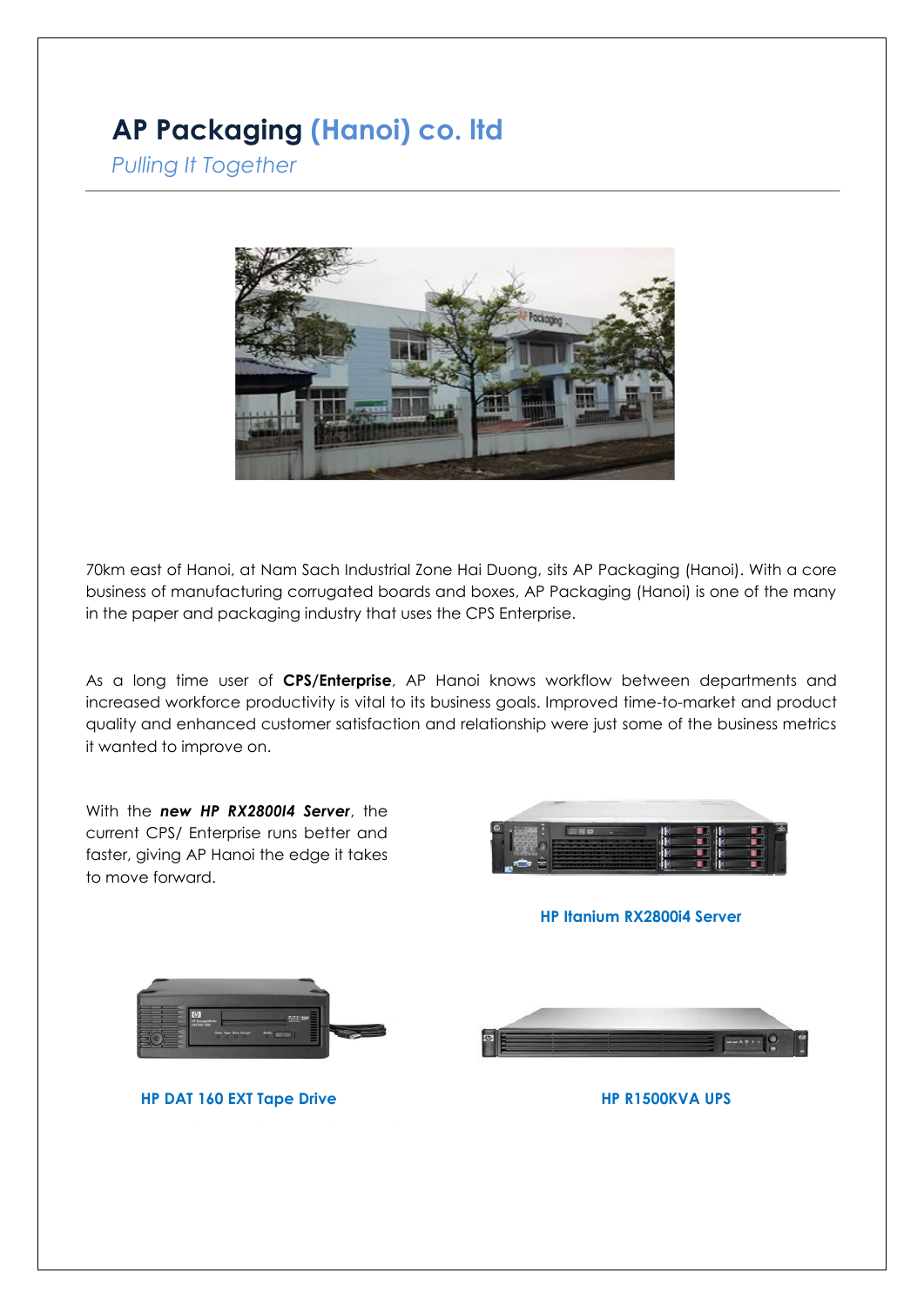## **PT. Cipta Multi Buana Perkasa**

*Effeciency and Effectiveness*



PT. Cipta Multi Buana Perkasa is a corrugated manutacturer, established on July 1999 at Cikande.<br>Serang. In 2005 they move to Tangerang, sitting on 3 hectares with 2,5 hectares of production area. PT. Cipta Multi Buana Perkasa is a corrugated manufacturer, established on July 1999 at Cikande,



In order to keep up with its massive growth, PT Cipta Multi needs to improve control and efficiency in all levels of business.



With the **CPS/Enterprise**, the company is able to manage its business more effectively, and improve the information it can provide to its customers. As Darwin Arif Wijaya, IT consultant of PT Cipta Multi Buana Perkasa says, "CPS/Enterprise is very good software. It's easy to use, and is helping our company to grow efficiently."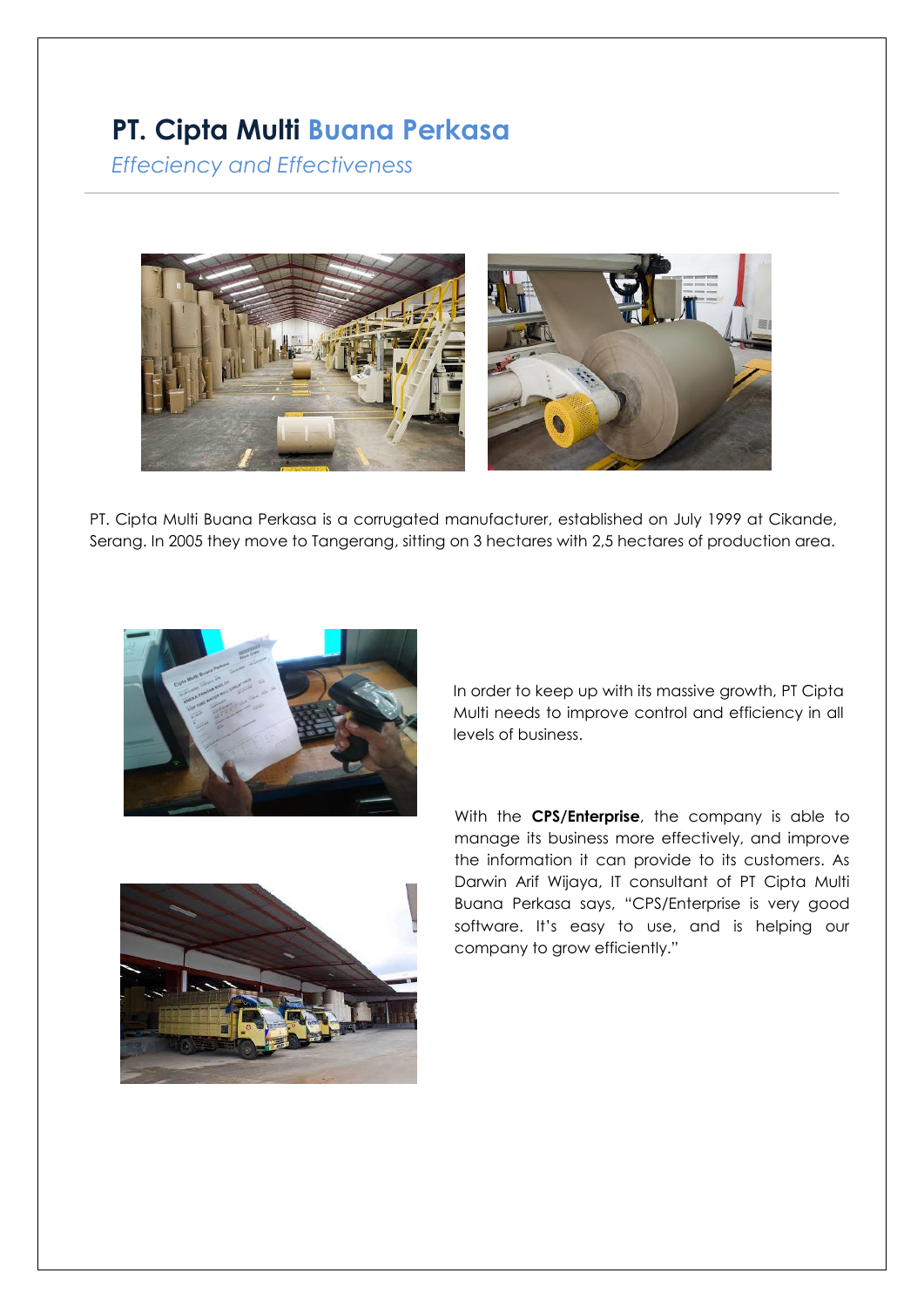### **Dai Suwon Packaging Group**

*One Step at Time*



Dai Suwon is so confident with its offering that it boldly declares "In the process of reducing packaging cost through value engineering, we separate UNNECESSARY COST from NECESSARY COST, without affecting the PERFORMANCE of the packaging. In order accelerate growth, it is important for that comprehensive management reports are generated to improve decisionmaking processes. This helps lower costs with accurate forecasts for raw material requirements reduces wastage.



With the **CPS/Enterprise**, Dai Suwon implemented the ERP system in Cx2 data center to super-connect its 4 factories in Puchong, Klang and Nilai. This has improved time-to-market and product quality has strengthened customer satisfaction levels and relationships, living up to its bold promise.